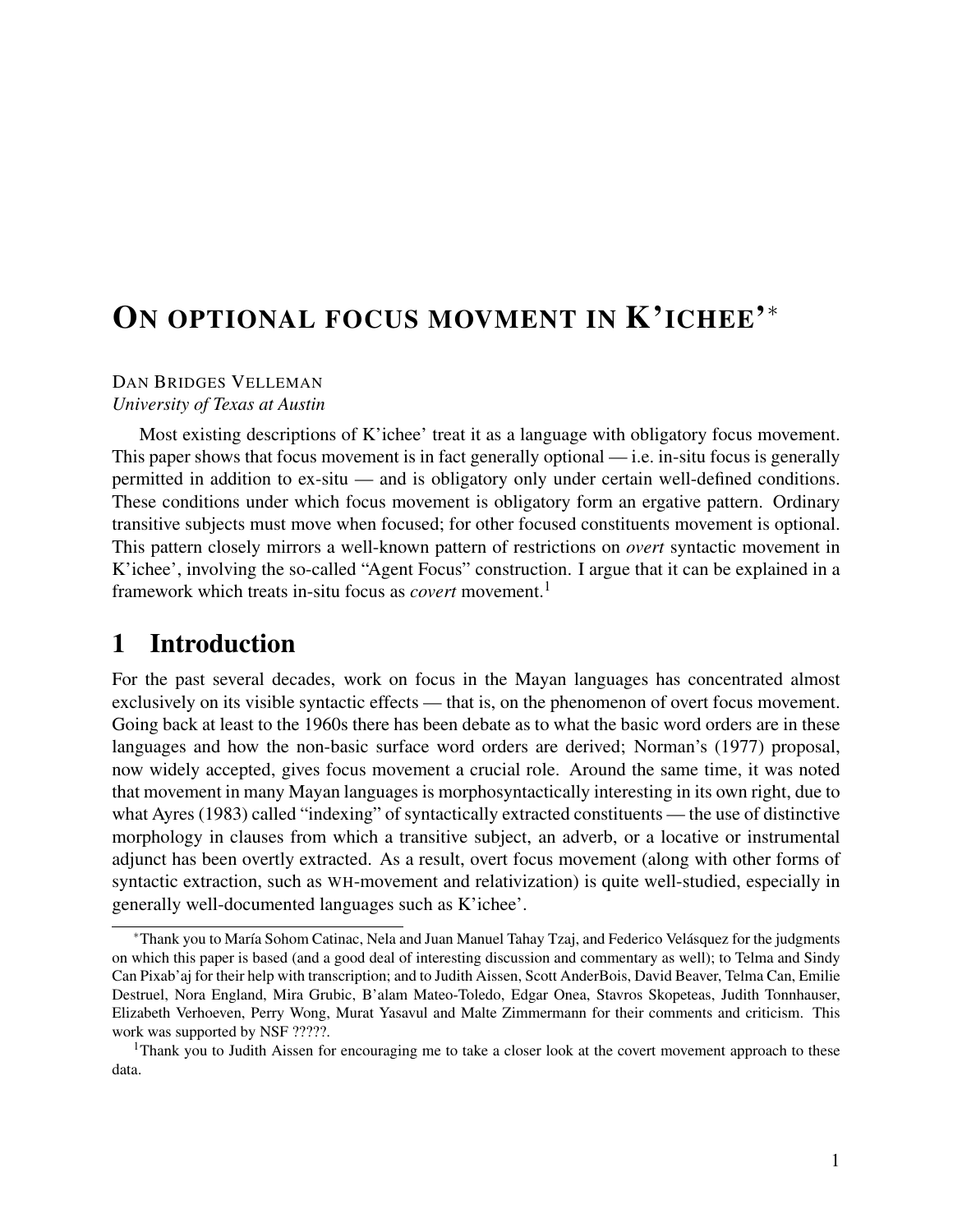Less attention has been paid to the phenomenon of *in-situ* focus. Indeed, it is not widely acknowledged that foci *can* surface in situ in Mayan languages. A few authors have pointed out that in-situ focus is possible in Yucatec, Tseltal, Tsotsil, and recently too in K'ichee'  $(1)$ .<sup>2</sup>

(1) *Context:* What is the man carrying?

U-q'alu-m A3s-carry-PERF away  $[a \quad \text{flower} \quad]_F$ b'i [ jun kotz'i'j. ]F He's carrying (*lit.* "he is going having picked up") [a flower] $_F$ 

And archival data can be found demonstrating that it occurs throughout the Mayan family  $(2-5)$  this is not an isolated phenomenon. $3$ 

| (2) | <i>Context:</i> So where will they start building them?                                                                                                   |                                      |
|-----|-----------------------------------------------------------------------------------------------------------------------------------------------------------|--------------------------------------|
|     | K-b'ant-eel<br>neej [ tzi poon. $]_F$<br>B3s-be.done-POT then $[$ next.to bridge $]_F$                                                                    |                                      |
|     | It will be done [next to the bridge.] $_F$                                                                                                                | Mam, England et al. 1974             |
| (3) | <i>Context:</i> And where did you have it done?                                                                                                           |                                      |
|     | B'an-ij [xe nim kruus. $\vert_F$<br>do-PERF [under big cross $\vert_F$                                                                                    |                                      |
|     | It was done [in Xe Nim Kruus.] $_F$                                                                                                                       | Awakateko, ?                         |
| (4) | <i>Context:</i> What did you eat in the mountains?                                                                                                        |                                      |
|     | T-in-tij [ j-wiich=taq r-e chee'. $\vert_F$<br>$INC-A1s$ -eat $[$ A3s-fruit=PL A3s-of tree<br>$\mathbb{F}$<br>I would eat [the fruits of the trees.] $_F$ | Uspanteko, Vicente and Chamatun 2006 |
| (5) | <i>Context:</i> The children — where have they gone?                                                                                                      |                                      |
|     | Ixin-ob' $\lceil \text{ta} \rceil$ chor. $\lceil \text{F} \rceil$<br>go-B3p [ PREP field $\vert_F$                                                        |                                      |
|     | They went [to the fields.] $_F$                                                                                                                           | Chorti, Fought 1972 $(9:37-44)^4$    |

Nevertheless, it remains under-studied. In particular, past works have not discussed the conditions that determine when focus in situ is possible and when focus movement is required.

This paper offers a detailed description of in-situ focus in K'ichee'. The first order of business is to confirm that it does indeed occur. With this established, I turn to the question of *when* it occurs. While there are no doubt a number of relevant factors, including performance factors with a statistical effect, I concentrate here on demonstrating a categorical effect of grammatical function.

<sup>2</sup>See Kügler et al. 2007, Gussenhoven and Teeuw 2008 and Gutiérrez-Bravo and Monforte 2011 for Yucatec; Shklovsky 2012 (himself citing unpublished data from Gilles Polian) for Tseltal; and Aissen 2012a for Tsotsil, citing data from a number of much earlier publications including Laughlin 1980 and Haviland 1981. K'ichee' data in this paper is my own, but see also Baird 2010, Burdin et al. 2013 and ?.

 $3$ In addition to the examples given above, I have found examples of answering focus in situ in archival texts in Mocho' and Sakapultek; B'alam Mateo-Toledo (*p.c.*) mentions that it also occurs in Q'anjob'al, of which he is a native speaker. I do not yet know whether it occurs in Wastekan or Chujean, but these are currently the only branches of the family in which I have not found it attested.

 $4$ The texts in Fought's collection are translated but not interlinearized, and are spelled rather idiosyncratically the sentence in (6) was spelled 'i'xi"no?p 'ta"txor. I have respelled and glossed the sentence; the translation for both the sentence and the preceding context is Fought's own.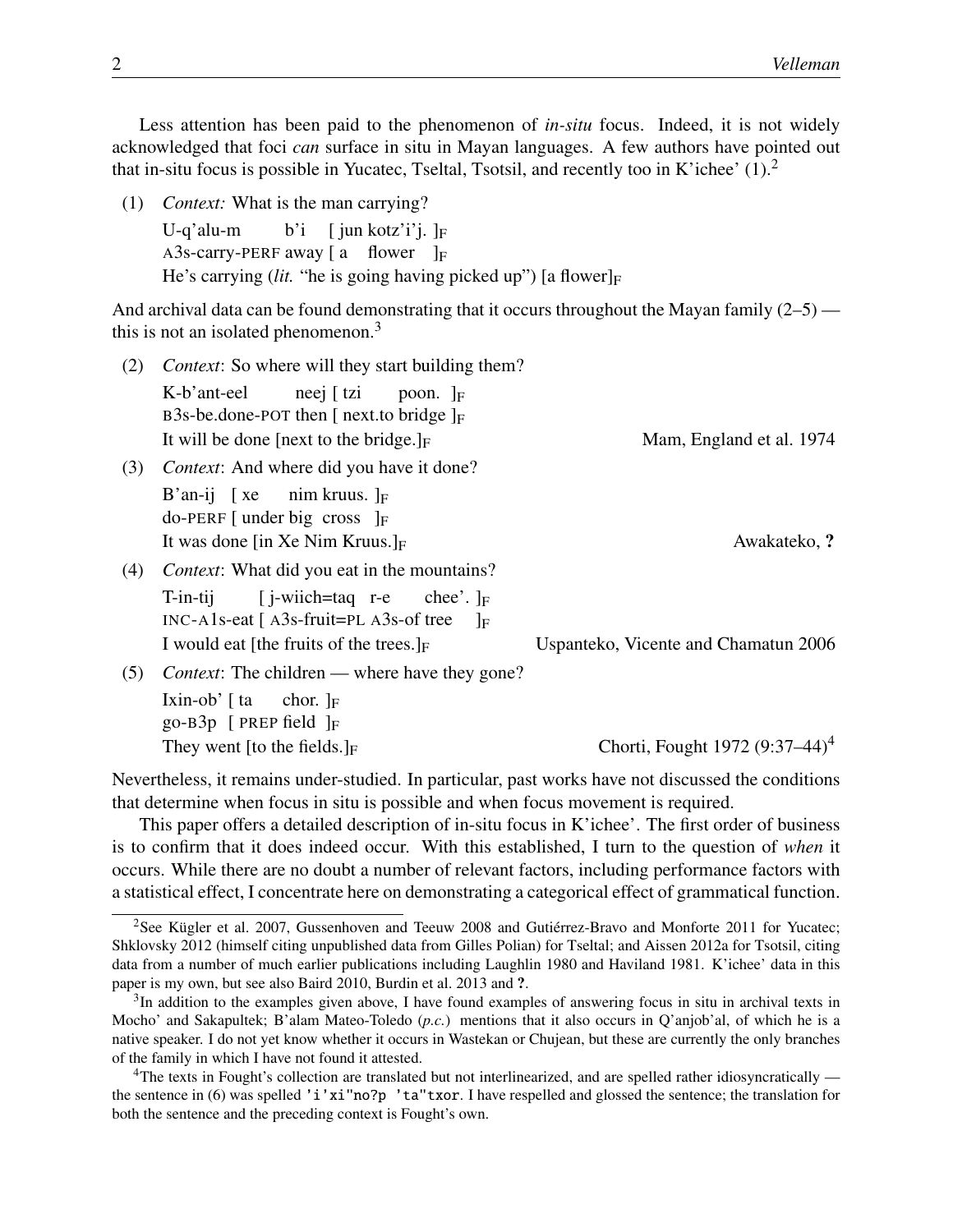In ordinary transitive clauses, the subject of the clause is absolutely prohibited from bearing focus in situ: compare the infelicitous example 6 with the felicitous example 1 above.

(6) *Context:* Who is carrying the flower away? # U-q'alu-m A3s-carry-PERF away  $[a \text{ man } / \text{ the man. }]_F$ b'i [jun achih / le achih.  $]_F$ *Intended:* [A man / the man] $_F$  is carrying it away.

Various workarounds exist for this prohibition. For instance, if the clause is detransitivized, the former transitive subject — now another sort of argument or oblique — becomes focusable in situ. And there are certain types of what I will call *exceptional transitive clause* in which the prohibition does not apply; exceptional transitive subjects can be focused in situ with no need for any workaround. But in ordinary, non-exceptional transitive clauses, if no workaround is used, the prohibition on subject focus in situ is absolute.

This fact is striking because it closely mirrors a well-known pattern of constraints on overt syntactic movement in K'ichee'. A-bar movement — including focus movement, but also relativization and WH-movement — is also prohibited for the subjects of ordinary transitive clauses. Again, various syntactic workarounds exist for this prohibition, including straightforward detransitivization as above (as well as others to be discussed shortly). And again, precisely the same family of exceptional transitive clauses, the prohibition does not apply. But in ordinary transitive clauses, if no workaround is used, the prohibition is absolute.<sup>5</sup>

This suggests an analysis of in-situ focus as *covert movement*, following Chomsky 1976 and many later authors. On such an analysis we would claim that all focused constituents move to the same syntactic position — either overtly or covertly — and that the syntactic configuration in an ordinary transitive clause which blocks overt movement also blocks covert.

### 2 Background: focus and focus marking

In this paper I use the word "focus" to describe a pragmatic phenomenon. In a particular context of utterance, a constituent counts as focused if (a) it provides the answer to the question which the utterance addresses; (b) it is in contrast with a constituent in another utterance; or (c) it is associated with a focus-sensitive particle. Following Rooth (1992), we can subsume all three of these functions under a single description: focus *indicates the presence of alternative propositions* which must be taken into account in interpreting an utterance (Krifka, 2008). For brevity, in this paper, I will stick to examples involving *answering* focus. But the facts regarding contrastive, corrective and "associated" focus are the same — when one focus type can be realized in situ, the others can as well, and vice versa.

We must distinguish, here, between the universal abstract pragmatic phenomenon of focus, and the various concrete, overt phonological or morphosyntactic devices that are used to *mark* focus

<sup>&</sup>lt;sup>5</sup>Actually, there seems to be significant dialect variation on this point. In Nahualá, where my data was gathered, ordinary transitive subjects are indeed strictly prohibited both from bearing focus in situ and from being extracted. But Murat Yasavul reports a variety of K'ichee' spoken in Playa Grande (in the municipality of Ixcán, in the far north of El Quiché) in which ordinary transitive subjects *can* be freely extracted. I have worked with a speaker from the K'ichee'-speaking aldea of Macalajao in the municipality of Uspantán and found similar results: subjects of at least some ordinary transitive clauses can be freely extracted, though the details appear to depend on the verb for this consultant. Unfortunately, I do not know what the facts are on focus in situ for Playa Grande or Macalajao K'ichee'.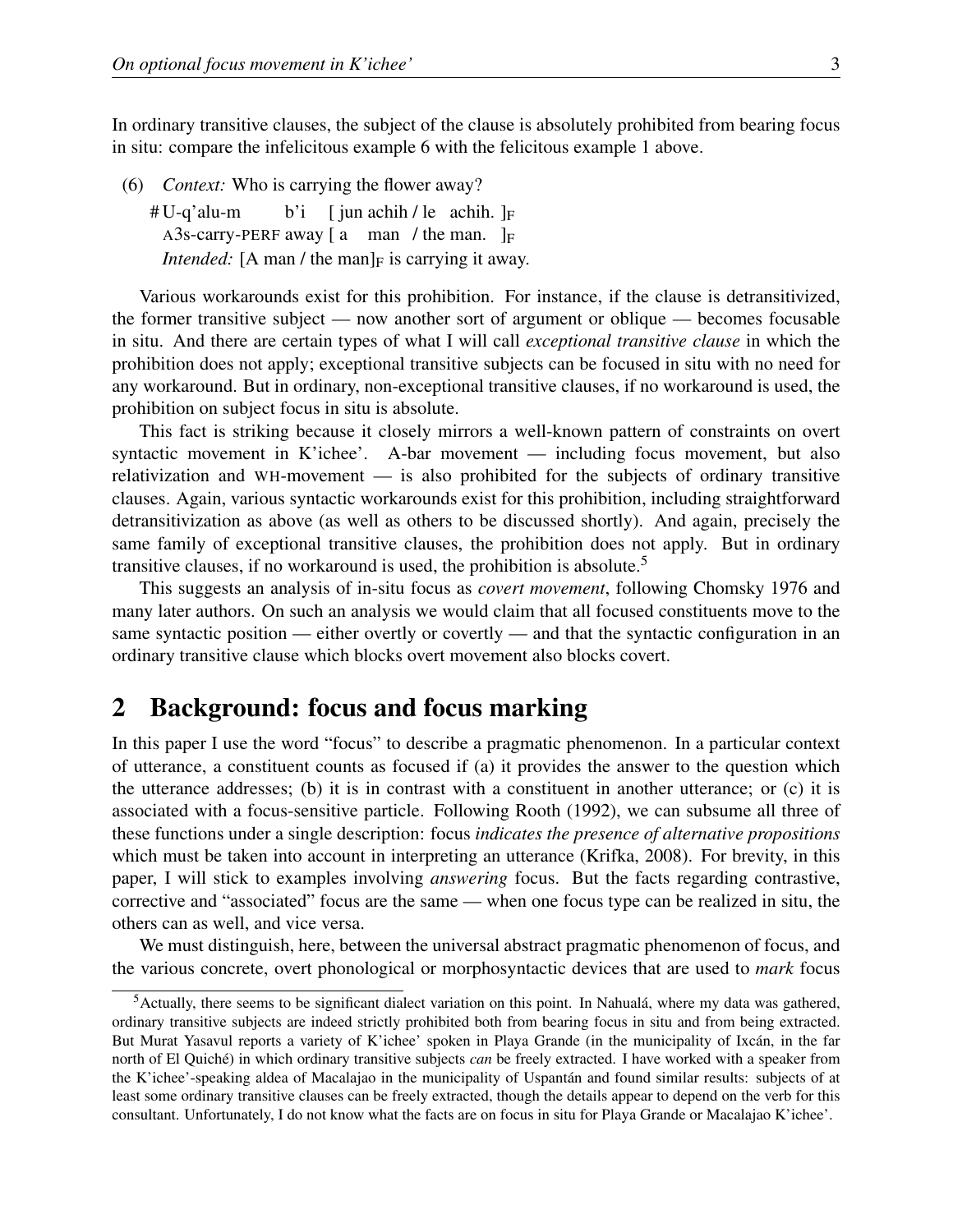in specific languages. If we label a constituent as *focused*, it will be on semantic or pragmatic grounds — namely, because the constituent bears one of the three functions above — and not merely because it exhibits a certain kind of overt movement (in K'ichee') or bears a certain kind of pitch accent (in English).<sup>6</sup> Having determined which constituents count as information-structural foci, we can then ask empirical questions about their marking — like "do these all, in fact, move?"

In most Mayan languages, including K'ichee', the canonical word order in broad-focus (i.e. "pragmatically unmarked" or "all-new") clauses is verb-initial (7). Focused constituents may be marked by A-bar movement into a position immediately to the left of the verb  $(8)$ ,<sup>7</sup> provided they are permitted to move at all (but recall that ordinary transitive subjects are not permitted to move).

```
(7) Context: What happened?
```
X-u-tij INC-A3s-eat a tortilla DET youth Juan jun leej ri a Xwaan. V O A "Juan ate a tortilla."

(8) *Context*: What did he eat?

[ Jun leej  $[a$  tortilla  $]_F$  INC-A3s-eat-FINAL ]F x-u-tij-oh. "He ate [a tortilla.] $F$ "

 $[O]_F V t$  $\uparrow$ 

And as this paper will show, in circumstances where focus movement is permitted, focus in situ is permitted as well.

In the remainder of this paper, I will stick with examples involving answering focus, in order to keep things simple and brief. But focused constituents with some other function — contrastive, corrective, or associated with a particle — are realized in the same way as answering foci in my data. That is, in any case where answering foci can be realized in situ, the other types of focus can be as well;<sup>8</sup> and in any case where answering foci cannot be realized in situ, neither can the other types.

# 3 Data

#### 3.1 When movement is possible

Let us first consider the set of circumstances under which overt movement is possible. We will see that in all of these circumstances, covert focus movement (a.k.a. focus in situ) is also possible.

<sup>6</sup>This conflicts somewhat with older Mayanist usage, on which all leftward movement was sometimes referred to as "focus." Where a Mayanist of the 1970s would have said "answering constituents can be focused" and "relativized constituents are focused," modern terminology would have us say "focused constituents can undergo A-bar movement" and "relativized constituents also undergo A-bar movement, even though they aren't (necessarily) information-structurally focused."

<sup>&</sup>lt;sup>7</sup>Topicalized constituents may also appear before the verb, but these will not concern us here.

See Norman 1977 for the original statement of this proposal, and Aissen 1992 for an influential formalization.

<sup>8</sup>See Velleman 2011 for evidence that focus-sensitive particles can associate at a distance with an in-situ focus in K'ichee', and Burdin et al. 2013 and ? for evidence that contrastive foci can occur in situ.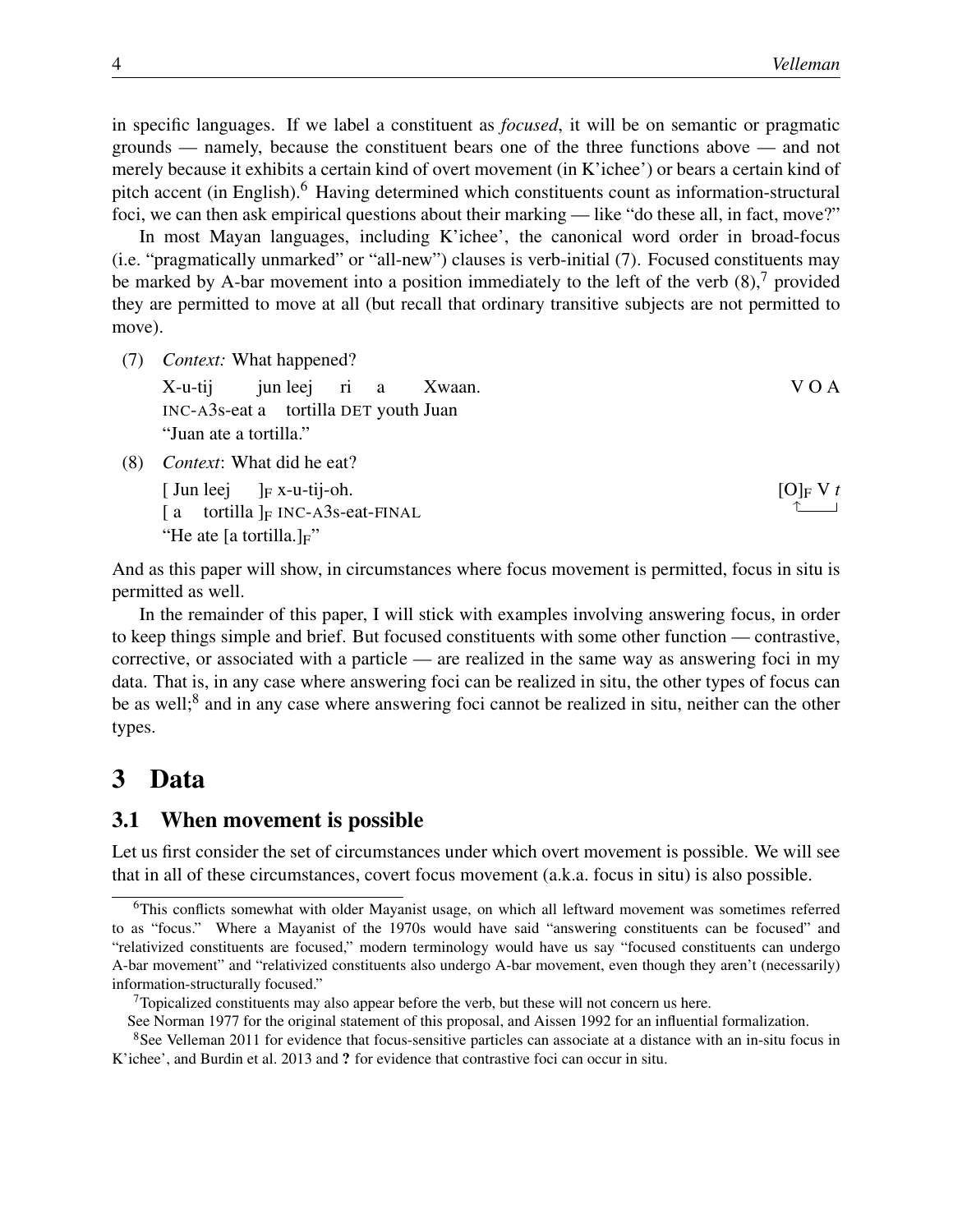Absolutive arguments Absolutive arguments — that is, transitive objects and intransitive subjects — can be freely extracted, either due to focus movement, WH-movement or relativization (Mondloch, 1981, Larsen, 1988).<sup>9</sup>

Absolutive arguments can also bear focus in situ. See example 1 above for the felicity of object focus in situ, and 9–10 for transitive subject focus.

|                     | $(9)$ <i>Context:</i> Who left?          |  |  | $(10)$ <i>Context:</i> Who is singing?  |      |                                |  |      |
|---------------------|------------------------------------------|--|--|-----------------------------------------|------|--------------------------------|--|------|
|                     | X-el b'i $\lceil$ ri a Xwaan. $\lceil$ F |  |  |                                         |      | Ka-b'ixon $\int$ jun w-atz.    |  | - In |
|                     | CPL-exit away [ DET youth Juan           |  |  |                                         | – Iஈ | INC-sing $[a \tA1s-brother]_F$ |  |      |
| "[Juan] $_F$ left." |                                          |  |  | "[One of my brothers] $_F$ is singing." |      |                                |  |      |

Obliques and adjuncts All sorts of obliques and adjuncts can be extracted (Larsen, 1988). There is one special case. Locative adjuncts, if they are to be extracted, require the use of the clitic particle  $=w_i(h)$  after the verb (Can Pixabaj, 2009).<sup>10</sup>

All obliques and adjuncts can be focused in situ. This includes locative adjuncts — and when locative adjuncts are focused in situ, *=wi(h)* is not required.

|                                      | $(11)$ <i>Context:</i> Where are you going? | (12) <i>Context:</i> When did he arrive? |                              |                               |  |  |
|--------------------------------------|---------------------------------------------|------------------------------------------|------------------------------|-------------------------------|--|--|
|                                      | K-in-b'ee $\lceil pa \ w$ -o'ch. $\rceil_F$ |                                          |                              | $X$ -ul [iwiir. $ _F$         |  |  |
| INC-B1s-go [ PREP A1s-home $\vert_F$ |                                             |                                          | CPL-arrive [ yesterday $]_F$ |                               |  |  |
|                                      | "I'm going [to my house.] $F$ "             |                                          |                              | "He arrived [yesterday.] $_F$ |  |  |

Exceptional transitive subjects As we will see in the next section, ordinary transitive subjects cannot move. But there are several sorts of exceptional transitive clause from which subject movement is indeed possible. These include reflexive clauses (Mondloch, 1981), "extended reflexive" clauses, in which the subject is coindexed with the object's possessor (Mondloch, 1981), and clauses containing a nonspecific bare noun object (Aissen, 2012b) which is arguably pseudoincorporated into the verb (Coon et al., 2011).

In all of these exceptional clauses, too, subject focus in situ is possible.<sup>11</sup>

(13) *Context:* Who hurt himself?

X-u-sok CPL-A3s-wound A3s-self [ DET youth Pedro ]<sub>F</sub> r-iib' [ ri a Lu'.  $]_F$ " $[Pedro]_F$  hurt himself."

 $(14)$  *Context:* Who<sub>i</sub> hurt his<sub>i</sub> (own) leg?

X-u-sok CPL-A3s-wound A3s-leg [ DET don Manuel. ]<sub>F</sub> r-aqan [ ri taat Wel.  $\mathbf{F}$ "[Don Manuel<sub>i</sub>]<sub>F</sub> hurt his<sub>i</sub> leg."

 $9F$ For brevity, in the remainder of the paper, I will not give examples demonstrating when overt movement is felicitous and when it is not, since the basic facts here are quite well established and essentially uncontroversial.

 $10$ See also Henderson 2007 for an essentially identical phenomenon in Kaqchikel, and Ayres 1983 for a related one in Ixil.

<sup>&</sup>lt;sup>11</sup>The sentence in 16 becomes bad if the firewood is interpreted in context as specific. At least one of my consultants is quite strict on the requirement of nonspecificity — for him, the question cannot be "Who is cutting the wood that we will use in our fire tomorrow?" or even "Who is doing [the culturally salient chore of] firewood-cutting?" but rather must be something like "Huh?! I hear chopping noises! I see woodchips flying! Who's cutting wood?"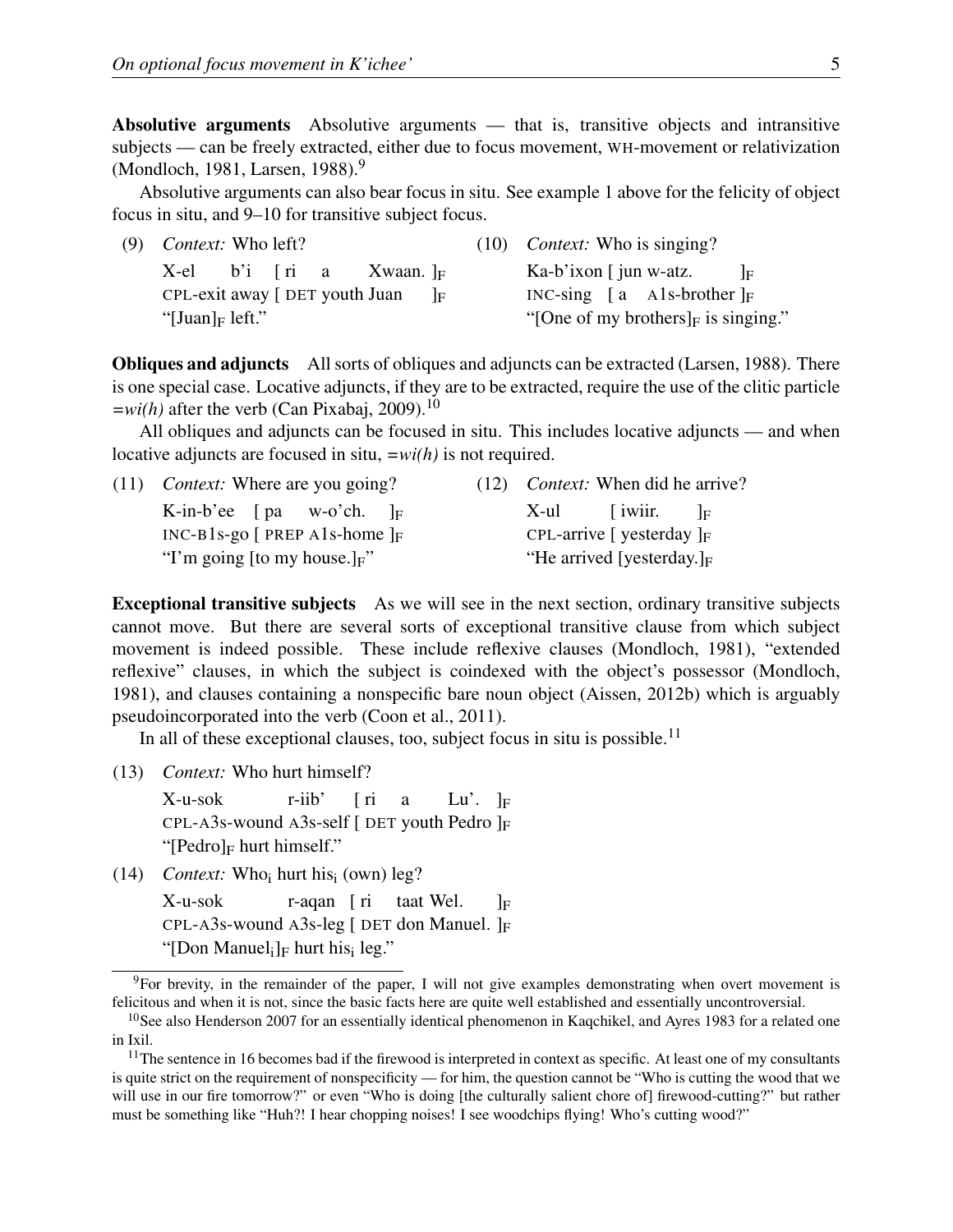(15) *Context:* Who is cutting (*lit.* "making") wood? K-u-b'an INC-A3s-make wood [ DET A1s-father ]<sub>F</sub> sii' [ ri nu-taat.  $\rm{lr}$ "[My father] $_F$  is making wood."

#### 3.2 When movement is impossible

In ordinary transitive clauses, by contrast, subjects cannot move. This has long been known as a matter of descriptive fact, $^{12}$  and has recently attracted renewed theoretical attention. Here I assume the style of account promoted by Coon et al. (2011) — and also by Campana (1992) and Aldridge (2004, 2008, 2012) in discussion of other languages — on which the problem is a syntactic roadblock: the subject cannot get out of the clause because some other constituent is in its way. $13$ 

If the roadblock approach is basically correct, and in-situ focus is covert movement, then it is natural to expect in-situ focus to be blocked under the same circumstances. Sure enough, we find that in ordinary transitive clauses, subject focus in situ is also impossible.

(16) *Context:* Who ate my lunch?  $#X$ -u-tij CPL-A3s-eat [ DET A2s-sister ]F [ ri aw-anab'. ]<sub>F</sub> *Intended:* "[Your sister]<sub>F</sub> ate (it)."

(17) *Context:* Who wants ice cream?

# Ka-w-aj  $INC-A1s$ -want  $[1sg]_F a$  Als-ice.cream  $\begin{bmatrix} \text{in} \\ \text{F} \text{jun} \\ \text{w}-\text{chaad.} \end{bmatrix}$ *Indended:* "[I]<sub>F</sub> want an ice cream."

(18) *Context:* (Pointing to a new sink) who put that in?

 $#X$ -u-b'an CPL-A3s-make [ a plumber ]F [ jun plomero. ]<sub>F</sub> *Intended:* "[A plumber] $_F$  did it."

Note that this is true regardless of the semantics or pragmatics of the intended subject focus. Though space precludes a full demonstration of the fact, the same prohibition occurs for total or partial answers; for answering, contrastive or particle-associated foci; and for less prototypically agentive subjects as well as more agentive ones.

Too, the prohibition is independent of prosody — or at least cannot be explained away as a product of prosodic constraints, as the next section will show.

#### 3.3 Syntax, not prosody

It has been hypothesized that all interactions between focus and syntax are mediated by prosodic constraints on the realization of focus — either constraints requiring focused constituents to be prosodically *prominent* (Büring, 2003) or constraints requiring focused constituents to be prosodically *aligned* (Féry, 2013). So it is worth asking whether this sort of prosodic constraint

<sup>&</sup>lt;sup>12</sup>See Craig 1977, Smith-Stark 1978, England 1983 and Ayres 1983 for early descriptions in other Mayan languauges, and Mondloch 1981, Larsen 1988, Pye 1989, Davies and Sam Colop 1990, López Ixcoy 1997, England 1997, Stiebels 2006 and Can Pixabaj and England 2011 — among many others — for discussion touching on K'ichee'.

<sup>&</sup>lt;sup>13</sup>Space limitations preclude full formal detail here; see Deal (2012) for a comparative discussion of theories of syntactic ergativity in A-bar movement.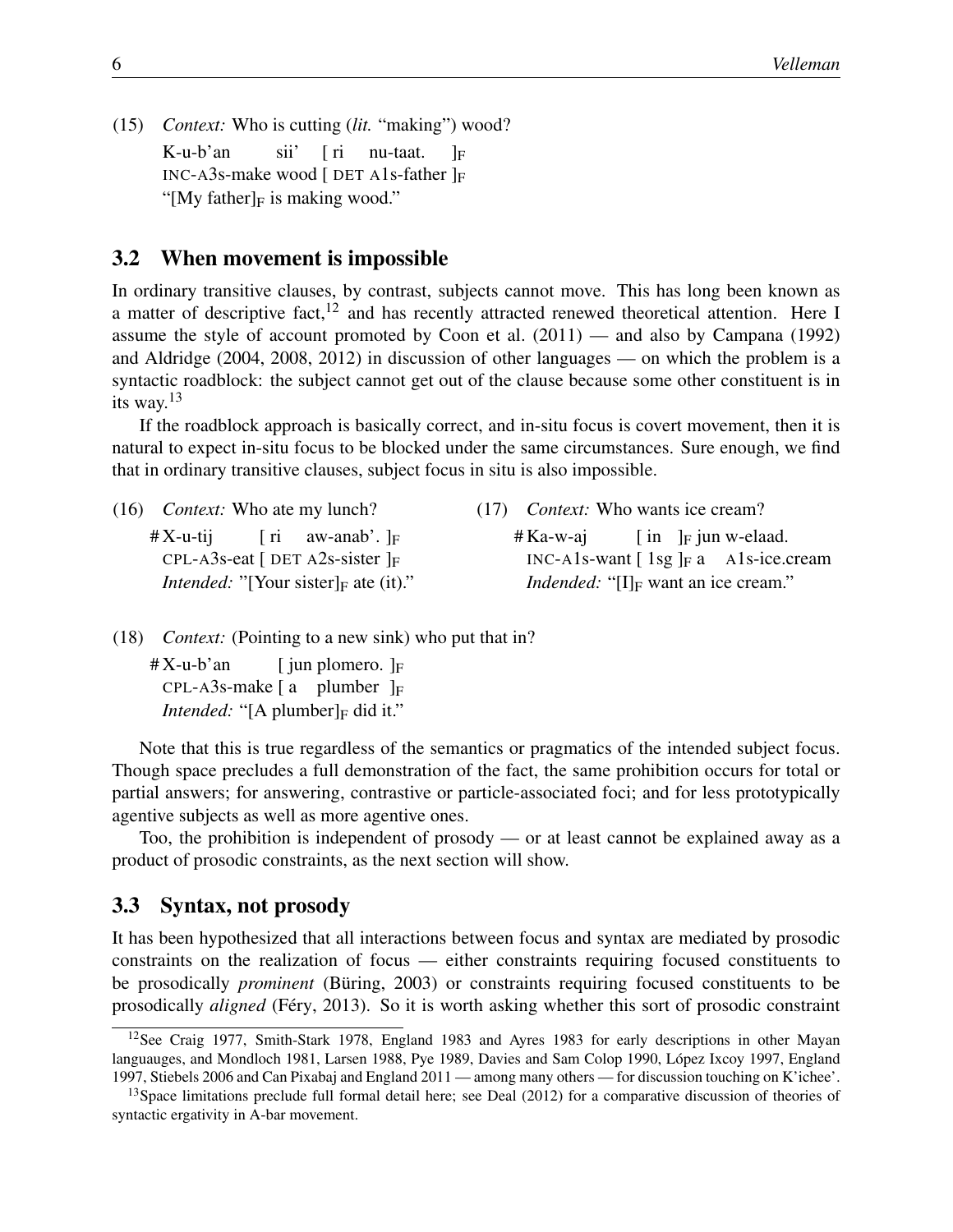could explain the K'ichee' data — and given what we currently know about K'ichee' prosody, the answer appears to be "no."

Of course, it would be reasonable to assume that prosodic constraints on focus realization do exist in K'ichee'. And prosodic experiments so far have confirmed this assumption, showing that in-situ narrow foci in K'ichee' do bear additional prosodic prominence (Baird, 2010, Burdin et al., 2013).<sup>14</sup> So I will not be arguing that K'ichee' foci are "prosodically unmarked," or that there are no prosodic requirements that focused constituents must meet.<sup>15</sup> What I will be arguing is that, under our current best model of K'ichee' prosody, any such prosodic requirements would be *insufficient to explain* the ban on in-situ focus of ordinary transitive subjects. We cannot simply say, for instance, "transitive subjects are prohibited from bearing focus in situ because they always occur in a prosodically weak position."

The reason is that VO and VA clauses are prosodically identical, but give rise to different possibilities for in-situ focus. All accounts of K'ichee' prosody agree that prosodic emphasis is consistently rightmost at every level — from default word stress up to emphasis within intonational phrases (Nielsen, 2005, Henderson, 2012). Henderson (2012) shows that patterns of segmental allophony and allomorphy can be used as diagnostics for the location of prosodic boundaries. Using these diagnostics, we can show that in both 19 and 20, the verb is followed by a prosodic word boundary but by no boundaries larger than that — since any larger prosodic boundary here would cause the verb root *-taa* to be realized as [tah] rather than [taa].

|                            | $(19)$ X- $\emptyset$ -in-taa | le ak'aal. | $(20)$ X-in-u-taa          | le ak'aal. |
|----------------------------|-------------------------------|------------|----------------------------|------------|
| $CPL-B3s-Als-hear D child$ |                               |            | $CPL-B1s-ASs-hear D child$ |            |
|                            | I heard the child.            |            | The child heard me.        |            |

In other words, in both examples, the prosodic structure is as follows:

|                               |         | $*$   |  |
|-------------------------------|---------|-------|--|
|                               |         | $*$   |  |
|                               | $*$ ) ( | $*$ ) |  |
| $(19')$ X-in-taa le ak'aal.   |         |       |  |
| $(20')$ X-in-u-taa le ak'aal. |         |       |  |

But in one case, the postverbal argument is a direct object which can bear focus (21), and in the other, it is an ordinary transitive subject which cannot (22).

| (21) <i>Context:</i> Who did you hear?              |                    |                                                     | (22) <i>Context:</i> Who heard you?              |                                               |  |
|-----------------------------------------------------|--------------------|-----------------------------------------------------|--------------------------------------------------|-----------------------------------------------|--|
| X-0-in-taa                                          | [ le ak'aal. $]_F$ |                                                     | #X-in-u-taa                                      | [ $\lbrack$ le ak'aal. $\rbrack$ <sub>F</sub> |  |
| CPL-B3s-A1s-hear $\lceil D \text{ child } \rceil_F$ |                    |                                                     | CPL-B1s-A3s-hear $\lceil D \text{ child} \rceil$ |                                               |  |
| I heard [ the child. $]_F$                          |                    | <i>Intended:</i> [The child] <sub>F</sub> heard me. |                                                  |                                               |  |

This distinction cannot be predicted based on any purely prosodic set of constraints, since the prosodic structures  $(19'–20')$  are identical. Rather, the possibilities for focus must be determined

 $14$ I should note, though, that in the Clopper et al. experiment, the only significant effect of focus was a quite small difference in duration — a much less dramatic effect than they found in other languages in their study. Note, too, that in Yucatec, experiments have consistently found *no* significant phonetic effects of focus (Kügler and Skopeteas, 2006, 2007, Kügler et al., 2007). In other words, there is some indication that prosody has less of a role in marking focus in Mesoamerica than it does in Europe.

<sup>&</sup>lt;sup>15</sup>Thank you to Scott AnderBois for helping clarify this point.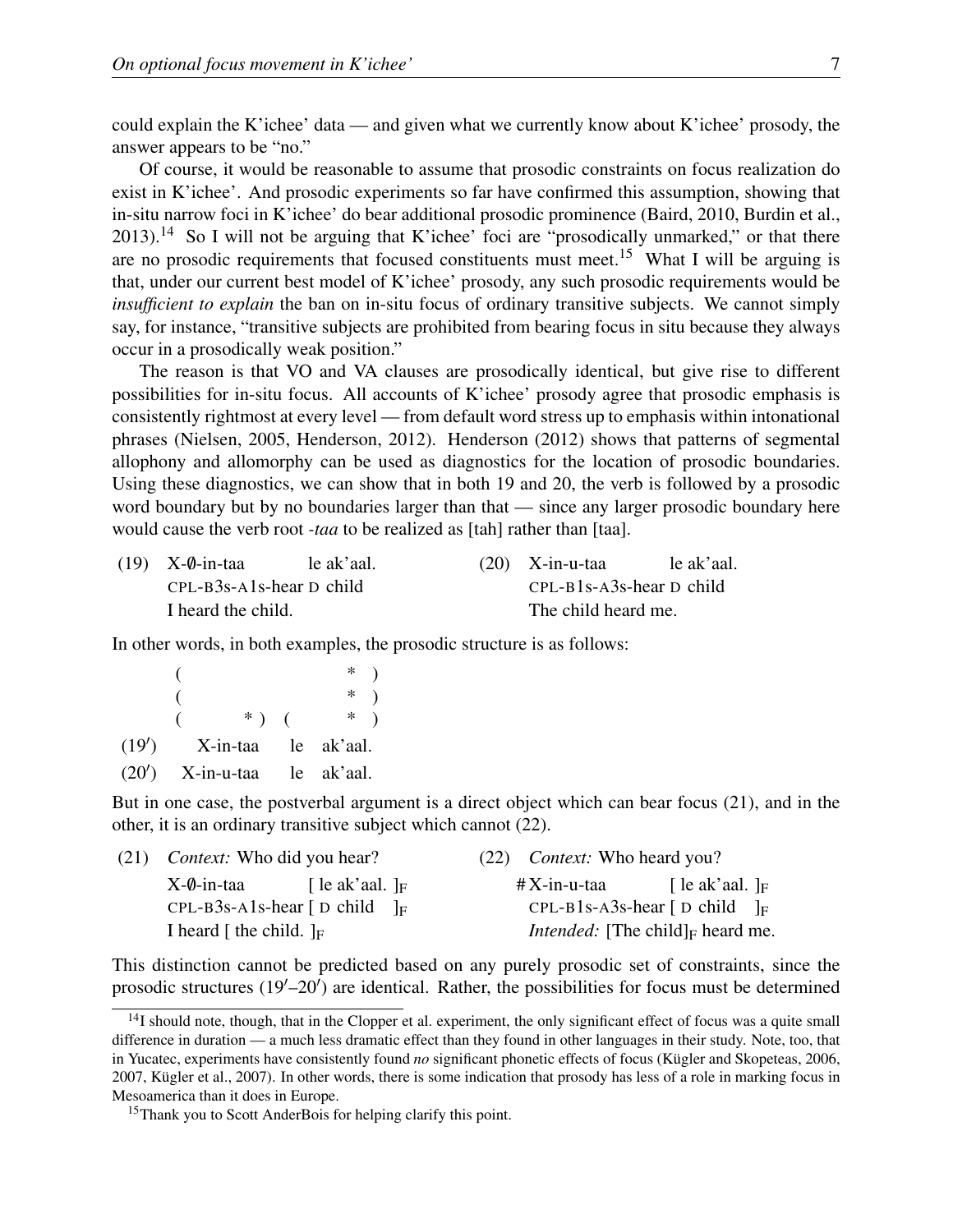by rules that have access to the underlying syntax — such as, for instance, the syntactic principles governing covert movement.

And adding a focus projection rule (see e.g. Selkirk 1984, 1996) will not help here. Suppose we were to assume, as Selkirk does, that prosodic emphasis on an O argument can reflect broad focus on the whole clause, but prosodic emphasis on an A argument cannot. If we did this, we would predict an information-structural difference between the two examples above — but not the *right* information-structural difference. On a focus projection theory, a single prosodically emphasized word can always be treated as bearing narrow focus; projection only comes into play when we consider the options for broader focus. Thus we would predict that both O and A arguments could be construed as narrow focus (incorrectly in the latter case, as 22 shows) but that a clause containing an accented A argument could not be construed as bearing broad focus (also incorrectly, as shown by the felicity of 23).

(23) *Context:* Why did you stop talking?

[ X-in-u-taa  $[$  CPL-B1s-A3s-hear D child  $]_F$ le ak'aal. ]F [The child heard me.] $_F$ 

The only way to save a purely prosodic account here would be to posit an additional level of prosodic organization in K'ichee' beyond what is found in Henderson and Nielsen's acounts, or a degree of flexibility in prosodic headedness that they do not give evidence for. I am not aware of any independently motivated reason to do either of those things, though. And it would be a mistake to do either one with no independent motivation, just to save an admittedly elegant theory.

#### 3.4 The effect of Agent Focus

The data so far has supported the descriptive generalization that in situ focus is possible where (and only where) movement is possible, and the informal explanatory generalization that this is because the syntactic configurations that block overt movement also block covert movement.

There is, though, one discrepancy between the constraints on in-situ focus and those on overt movement. The AF construction,<sup>16</sup> involving special voice morphology on the verb, permits the subjects of ordinary transitive verbs to escape from the clause.

(24) *Context:* Who is carrying the flower away?

- [ Jun achih ]<sub>F</sub> q'alu-n-naq b'i-k.
- [a man ]<sub>F</sub> carry-AF-PERF away-FINAL
- "[A man] $_F$  is carrying it away."

But it does not permit focus in situ.

(25) *Context:* Who is carrying the flower away?

 $^*Q$ 'alu-n-naq b'i [jun achih / le achih. ]<sub>F</sub> carry-AF-PERF away  $[a \text{ man } / \text{ the man. }]_F$ *Intended:* [A man / the man] $_F$  is carrying it away.

<sup>&</sup>lt;sup>16</sup>Since the AF construction and the prohibition against transitive subject extraction are generally discussed together — the one being a sort of workaround for the other — the references in footnote 10 are also relevant here.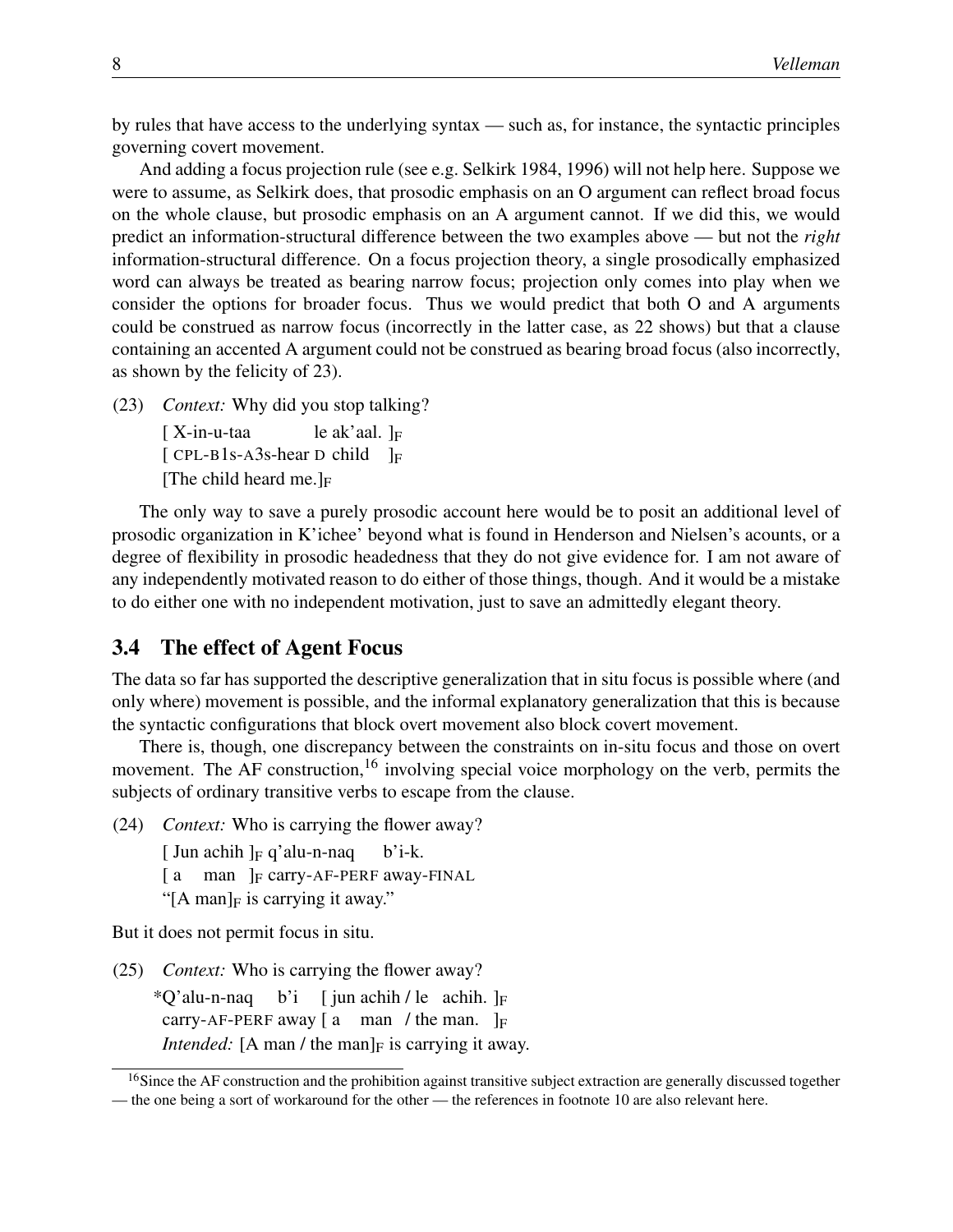This is odd on the face of things: if overt movement is permitted here, then why not covert?

The solution is an observation made by Aissen (2012b): an Agent Focus verb does not merely *permit* the subject of the clause to move, it actually *forces* the subject to move — and to move overtly. Clauses like 25 are not merely infelicitous in a given context; they are actually outright ungrammatical, as WH-in-situ clauses would be in English (or indeed in K'ichee'). This suggests, as Aissen points out, that the Agent Focus verb does not merely remove a roadblock that was preventing movement, but also imposes the requirement that its subject will bear a feature combination which can only be checked if the subject bears overt movement.

In other words, we have three possibilities in two-participant clauses:

- In ordinary transitive clauses, all subject movement is blocked. This precludes both overt focus movement and covert focus movement (a.k.a. focus in situ).
- In exceptional transitive clauses, the block is gone. Subjects may undergo focus movement, may be focused in situ, or may indeed not bear focus at all. There is no pressure either way.
- In Agent Focus clauses, the block is gone but what's more, the subject is forced to move *overtly*. This is consistent with overt focus movement; but it precludes in situ focus.

## 4 Discussion

We have seen that in situ focus is possible in K'ichee', and that the distribution of contexts in which it is possible can be explained by three assumptions: first, that in situ focus involves covert movement; second, that covert movement is affected by the same syntactic configurations that cause the well-known restrictions on overt movement in K'ichee'; and third, that AF clauses demand overt subject movement and thus prevent the subject from moving merely covertly.

In situ focus, on this account, is stuck in the middle between two sets of syntactic forces. Sometimes it is forbidden because it would go to far, asking a focused subject to undergo (covert) movement in a situation where a syntactic roadblock prevents subjects from moving at all. Sometimes it is forbidden because it would not go far enough, asking a focused subject to move *merely covertly* when it has been assigned features that would require it to move *overtly*.

Now, there is one thing that is odd about this account. It depends crucially on the idea that both overt and covert movement should be blocked in by the same syntactic configurations. But *in general, this is not the case.* Indeed, a major challenge for the development of covert movement accounts of focus has been that in situ focus often remains possible even when overt movement is blocked. In many languages, in situ focus can occur within islands, suggesting that whatever prevents overt movement out of an island can be circumvented or subverted in the case of covert movement. Various workarounds have been proposed that would explain the discrepancy here, allowing in-situ focus in contexts where overt movement is blocked. But this means that, in formalizing the account which I have sketched here, one challenge will be explaining why those workarounds do not apply in this situation. That is, we will need to point to a difference between islands (on the one hand), and the "syntactic roadblock" which is present in K'ichee' ordinary transitive clauses (on the other hand), in order to explain why covert focus movement can effect an escape from one but not from the other.

Here is one possible direction we could take. Proponents of covert movement have suggested that when focus in situ occurs within an island, it corresponds to *covert pied-piping* (Drubig, 1994, Krifka, 2006, Wagner, 2006). Rather than trying to extract the focus covertly from the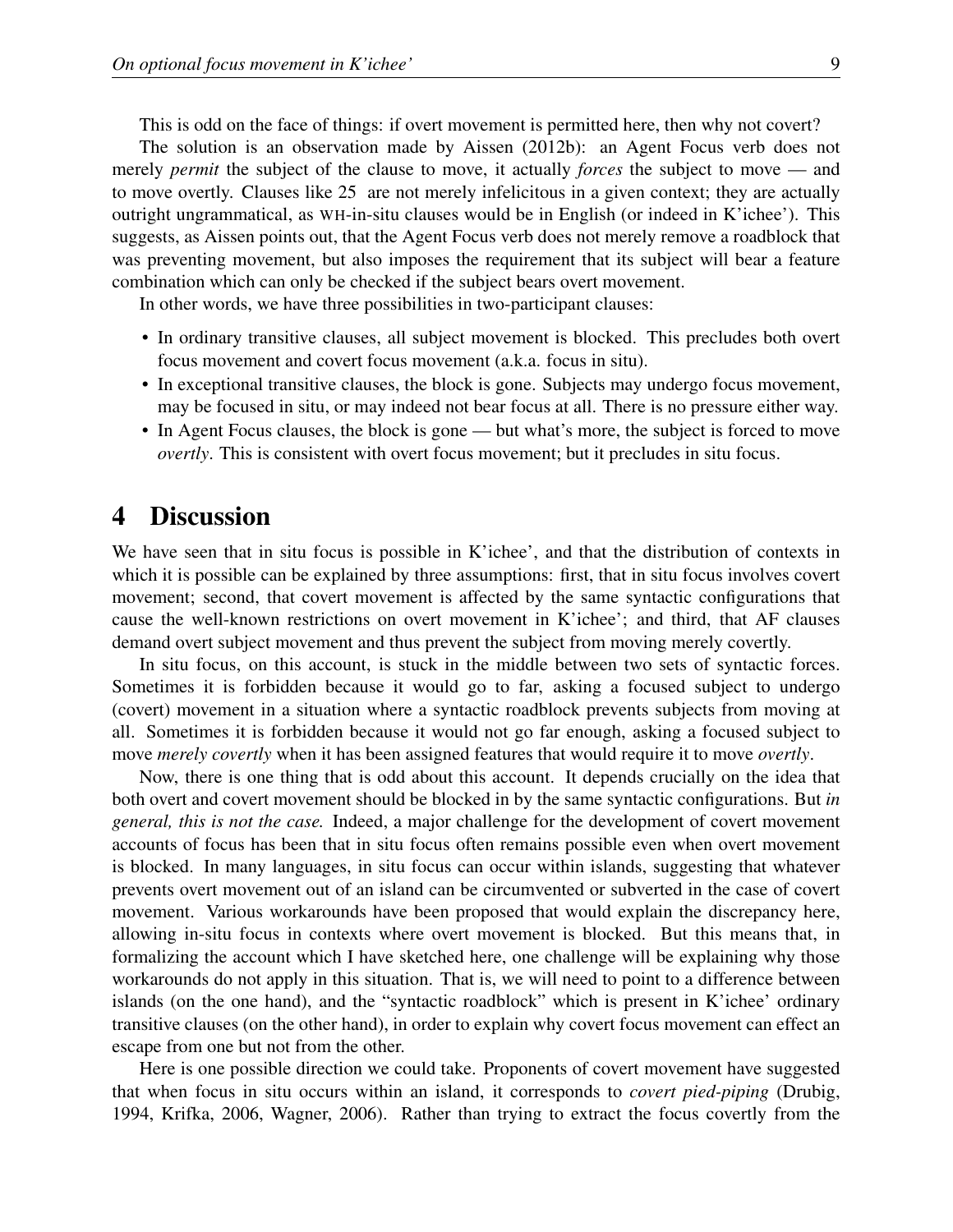island, we let the entire island move covertly along with it. This is made more plausible by the parallel phenomenon of *overt* pied-piping, in which islands do visibly move along with a focused subconstituent. Suppose we adopt that idea here. Now, we have said that ordinary transitive subjects cannot be focused in situ because they cannot undergo covert movement, being trapped within the clause. The additional assumption which we must make, in order to square this with the idea of covert pied-piping, is now a fairly plausible one — namely, that a focused transitive subject *cannot covertly pied-pipe the entire clause along with it*. But the details remain to be worked out.

Let me close by pointing out a typological prediction made by this account. It strongly suggests that all syntactically ergative languages — that is, all languages with K'ichee'-like prohibitions on the overt movement of certain kinds of transitive subjects — should also have restrictions *at least as strong* on focus in situ. Of course, restrictions on focus in situ could be *stronger* than those on overt movement; for instance, certain constituents could be subject to additional syntactic pressures which prevent from surfacing in situ, $^{17}$  or there could be prosodic constraints which limit where in-situ foci occur, or pragmatic constraints which limit the interpretation of in-situ foci. What we *don't* expect to see is a syntactically ergative language where focus in situ is *less* constrained than focus movement.

Yucatec appears to confirm this prediction: Yucatec blocks overt focus-movement of transitive subjects in non-AF clauses much like K'ichee' does; and experiments have shown that while Yucatec allows focus in situ, speakers do not realize focused transitive subjects in situ (Kügler et al., 2007). On the other hand, Tseltal and Tsotsil conform to the prediction in the weaker sense that in these languages, both focus-movement and focus in situ are equally *unrestricted*. In these languages, transitive subjects can freely extract without special morphology,  $18$  and transitive subjects are also reported to be focusable in situ (Shklovsky, 2012, Aissen, 2012a). Based on a small sample of Mayan languages, then, things look good. But more data, in more detail, from more languages is still needed.

## References

Aissen, J.L. 1992. Topic and focus in Mayan. *Language* 68:43–80.

- Aissen, Judith. 1999. Agent focus and inverse in Tzotzil. *Language* 75:451–485.
- Aissen, Judith. 2012a. El foco. Talk at *Taller sobre interogación, foco, y tópico*, CIESAS.
- Aissen, Judith. 2012b. On the syntax of agent focus in K'ichee'. In *Proceedings of FAMLi 1*.
- Aldridge, Edith. 2004. Ergativity and word order in austronesian languages. Doctoral Dissertation, Cornell.

Aldridge, Edith. 2008. Minimalist analysis of ergativity. *Sophia Linguistica* 55:12–142.

- Aldridge, Edith. 2012. Antipassive and ergativity in tagalog. *Lingua* 122:192–203.
- Ayres, Glenn. 1983. The antipassive "voice" in ixil. *The International Journal of American Linguistics* 49:20–45.
- Baird, Brandon O. 2010. Focus in K'ichee' (Mayan). Ms., University of Texas.

Burdin, Rachel, Cynthia Clopper, Sara Phillips-Bourass, Judith Tonhauser, and Murat Yasavul. 2013. Variation in the prosody of contrastive focus in head- and edge-marking languages. Presentation at the 35th annual Conference of the German Linguistics Society (DGfS).

<sup>&</sup>lt;sup>17</sup>As we saw in K'ichee' with the subjects of AF clauses.

 $18$ Tseltal has lost the AF construction; Tsotsil has reinterpreted it as a sort of inverse construction (Aissen, 1999), but does not impose restrictions on movement when AF morphology is absent.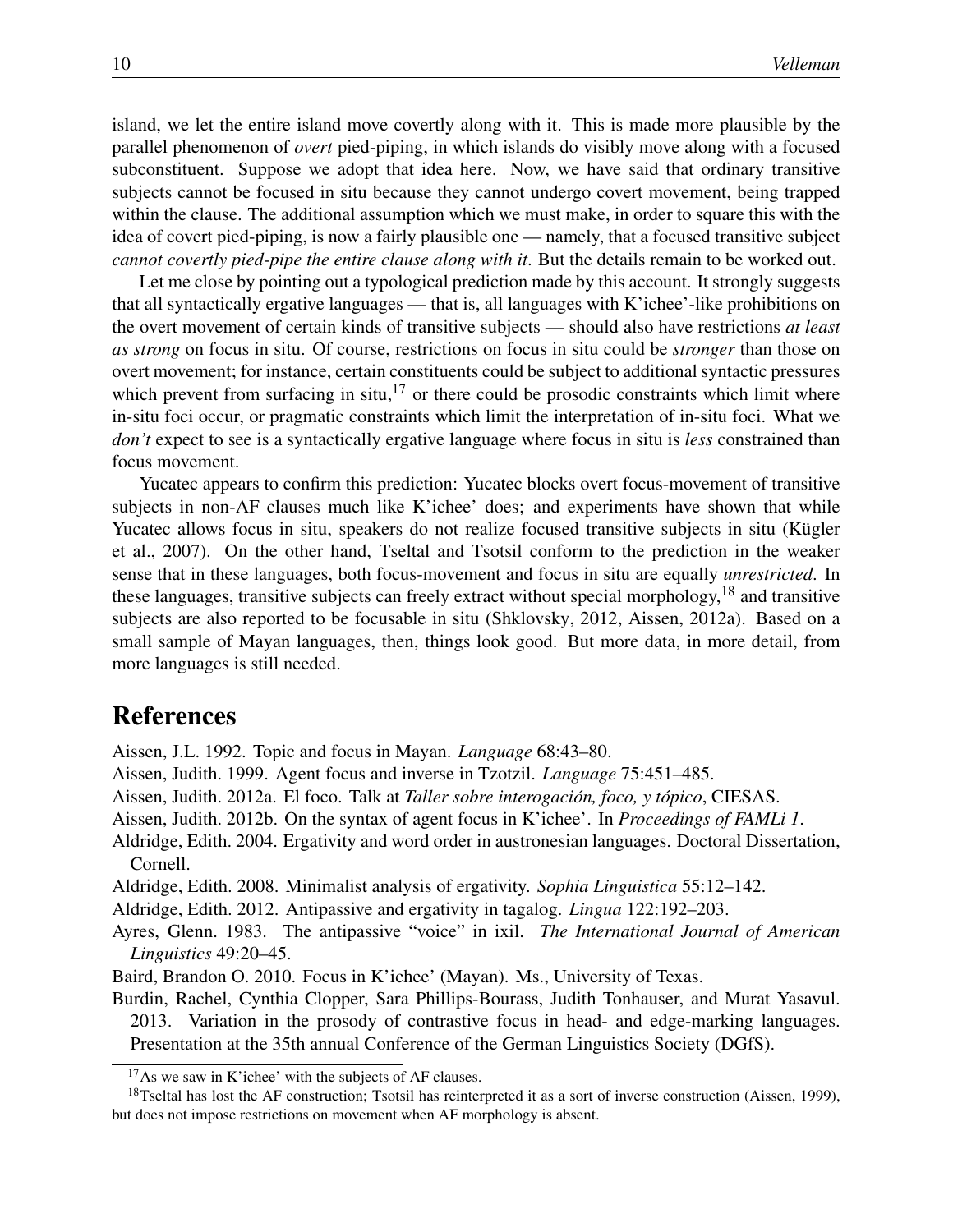Büring, Daniel. 2003. On D-trees, beans and B-accents. *Linguistics and Philosophy* 26:511–545.

Campana, Mark. 1992. A movement theory of ergativity. Doctoral Dissertation, McGill University. Can Pixabaj, Telma. 2009. The particle "wi" in K'ichee': a focus marker. Presentation at SSILA

- (Society for the Study of the Indigenous Languages of the Americas).
- Can Pixabaj, Telma, and Nora C. England. 2011. Nominal topic and focus in K'ichee'. In *Representing language: Essays in honor of judith aissen*, ed. Rodrigo Gutiérrez-Bravo, Line Mikkelsen, and Eric Potsdam, 15–38. UC Santa Cruz: Linguistics Research Center.

Chomsky, Noam. 1976. Conditions on rules of grammar. *Linguistic Analysis* 2:303–350.

- Coon, Jessica, Pedro Mateo Pedro, and Omer Preminger. 2011. The role of case in A-bar extraction asymmetries: Evidence from Mayan. Manuscript, Harvard University.
- Craig, Colette Grinevald. 1977. *The structure of Jacaltec*. Austin: University of Texas Press.
- Davies, William D., and Luis Enrique Sam Colop. 1990. K'iche' and the structure of the antipassive. *Language* 66:522–549.
- Deal, Amy Rose. 2012. Ergativity. In *International handbook on syntactic contemporary research, 2nd edition*, ed. A. Alexiadou and T. Kiss.
- Drubig, Hans Bernhard. 1994. Island constraints and the syntactic nature of focus and association with focus. In *Arbeitspapiere des sonderforschungsbereichs 340: Sprachtheoretische grundlagen der computerlinguistik 51.*.
- England, Nora C. 1983. *A grammar of mam, a mayan language*. Austin: University of Texas Press.
- England, Nora C. 1997. Topicalización, enfoque y énfasis. *Cultura de Guatemala* XVIII:273–288.

England, Nora C. (researcher), Juan Ordóñez Domingo, and Juan Maldonado Andrés (speakers, recorders, transcribers, translators). 1974. *Sobre agua potable*. Nora C. England collection. The Archive of the Indigenous Languages of Latin America: www.ailla.utexas.org.

Féry, Caroline. 2013. Focus as alignment. *Natural Language and Linguistic Theory* 31.

Fought, John. 1972. *Chorti (mayan) texts*. University of Pennsylvania Press.

- Gussenhoven, Carlos, and Renske Teeuw. 2008. A moraic and a syllabic H-tone in Yucatec Maya. In *Fonología instrumental: Patrones fónicos y variación.*, ed. Esther Herrera and Pedro Martín Butrage no. Mexico City: El Colegio de México.
- Gutiérrez-Bravo, Rodrigo, and Jorge Monforte. 2011. Focus, agent focus and relative clauses in Yucatec Maya. In *New perspectives on mayan linguistics*, ed. Heriberto Avelino, Jessica Coon, and E. Norcliffe.
- Haviland, John Beard. 1981. *Sk'op sotz'leb: El tzotzil de san lorenzo zinacantan*. Universidad Nacional Autónoma de México.
- Henderson, Robert. 2007. A "wi" problem: the syntax of adjunct extraction in Kaqchikel. Honors thesis, University of Texas.
- Henderson, Robert. 2012. Morphological alternations at the intonational phrase edge. Ms., to appear in *Natural Language and Linguistic Theory*.
- Krifka, M. 2008. Basic notions of information structure. *Acta Linguistica Hungarica* 55:243–276.
- Krifka, Manfred. 2006. Association with focus phrases. In *The architecture of focus*, ed. Valéria Molnár and Susanne Winkler, 105–136. Berlin: Mouton de Gruyter.
- Kügler, Frank, and Stavros Skopeteas. 2006. Interaction of lexical tone and information structure in yucatec maya. In *Proceedings of the 2nd international symposium on tonal aspects of languages*, 83–88. La Rochelle.